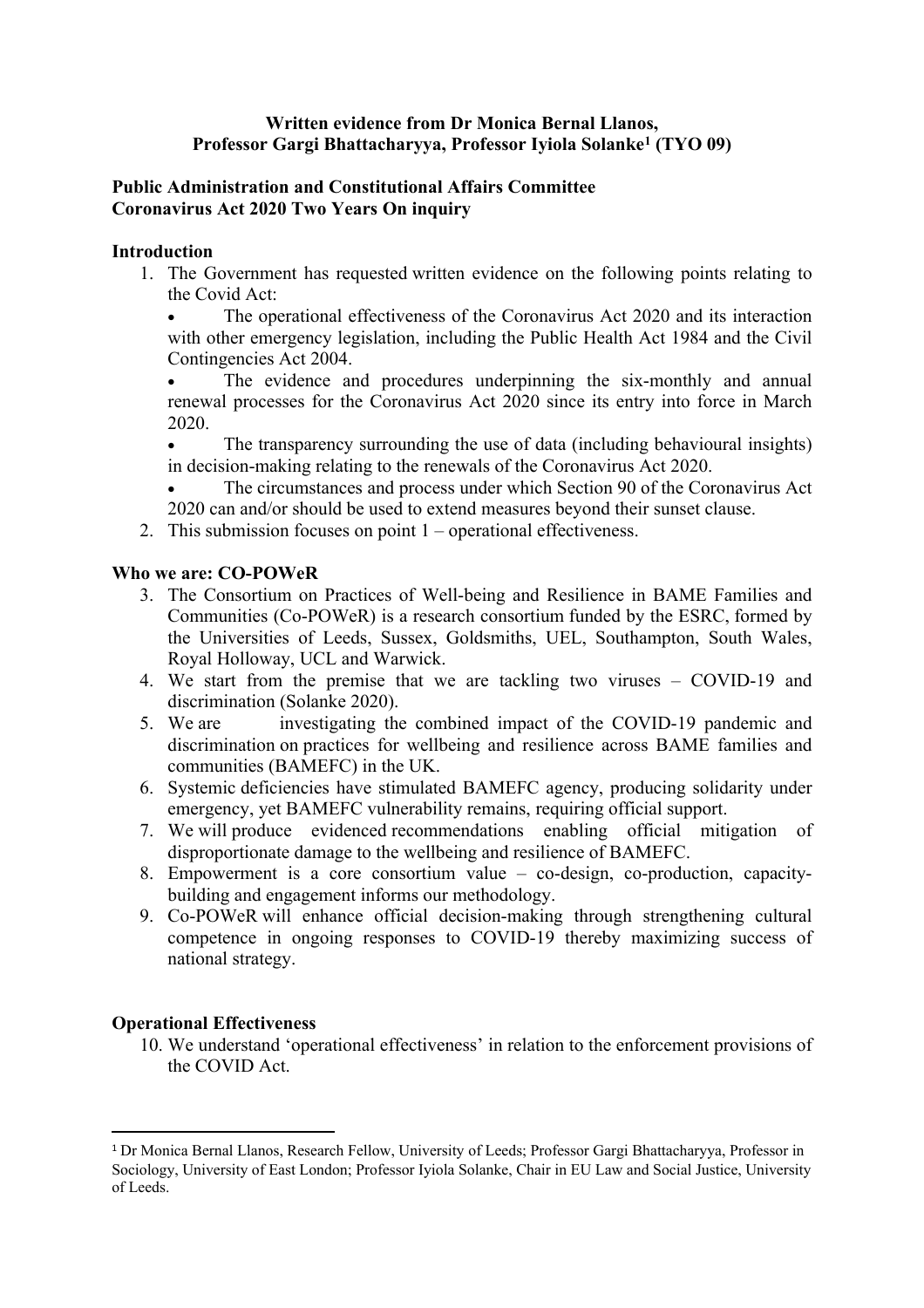- 11. The operational effectiveness of the Coronavirus Act 2020 must be evaluated within the context of a broad spectrum of interacting issues including health, housing, welfare, education, employment and policing.
- 12. Our Comments relate primarily to the effectiveness of the enforcement provisions and how the powers given to the police are operating in Black, Asian and Minority Ethnic families and communities.

## **Summary**

- 13. The historically complex relationship between the police and racially minoritised groups in the UK has continued throughout the Covid-19 pandemic.
- 14. This has undermined the operational effectiveness of the Coronavirus Act 2020 in securing co-operation with broader COVID-19 mitigation measures such as uptake of the COVID vaccine.
- 15. These police powers should be removed from the Coronavirus Act 2020, or if retained designed in consultation with BAME families and communities.

## **Evidence**

- 16. Despite all the measures in place to avoid social contact, powers such as Stop & Search —which require physical proximity— have increased.
- 17. The Home Office report on police powers and procedures for England and Wales, published on 18 November 2021<sup>2</sup> shows an increase of 24% in stop and searches for the year ending in March 2021, with 1 in 5 of those stopped being male minority ethnic teenagers.
- 18. According to the Home Office, "the highest rate of stop and search was for males aged 15-19 who belong to a [BAME] group, who were searched at a rate of 208 per 1,000 people, a rate 3.0 times higher than white people of the same age group."
- 19. Overall, "males aged 15-34 from a BAME background account for 32% of stop and search in the year ending March 2021, despite only comprising 2.6% of the population."
- 20. Likewise, data from the National Police Chiefs' Council (NPCC)<sup>3</sup> from March to May of 2020, shows that Fixed Penalty Notices (FPNs) for breaching Covid regulations were issued at a rate of 1.6 times higher to people from black, Asian and minority ethnic backgrounds compared to white people.

## **Understanding the causes and dynamics of these impact on operation effectiveness, along with their broader socio-economic and cultural dimensions.**

- 21. Clarity of the Powers in the Coronavirus Act 2020 seems to play a significant role in this.
- 22. The police powers in the Coronavirus Act 2020, being drafted during an emergency, leave much room for interpretation. The police have struggled to "interpret" them and the guidance, which changes when in and out of lockdown, and during the tiered system implemented during the first half of 2021 in the UK.
- 23. For example, the Coronavirus Act 2020 is unclear on whether wearing a face mask or being outside when in lockdown warrants a FPN or an eventual arrest.

<sup>2</sup> [https://www.gov.uk/government/statistics/police-powers-and-procedures-stop-and-search-and-arrests-england](https://www.gov.uk/government/statistics/police-powers-and-procedures-stop-and-search-and-arrests-england-and-wales-year-ending-31-march-2021/police-powers-and-procedures-stop-and-search-and-arrests-england-and-wales-year-ending-31-march-2021)[and-wales-year-ending-31-march-2021/police-powers-and-procedures-stop-and-search-and-arrests-england-and](https://www.gov.uk/government/statistics/police-powers-and-procedures-stop-and-search-and-arrests-england-and-wales-year-ending-31-march-2021/police-powers-and-procedures-stop-and-search-and-arrests-england-and-wales-year-ending-31-march-2021)[wales-year-ending-31-march-2021](https://www.gov.uk/government/statistics/police-powers-and-procedures-stop-and-search-and-arrests-england-and-wales-year-ending-31-march-2021/police-powers-and-procedures-stop-and-search-and-arrests-england-and-wales-year-ending-31-march-2021)

<sup>3</sup> <https://news.npcc.police.uk/releases/independent-analysis-of-coronavirus-fines-published>